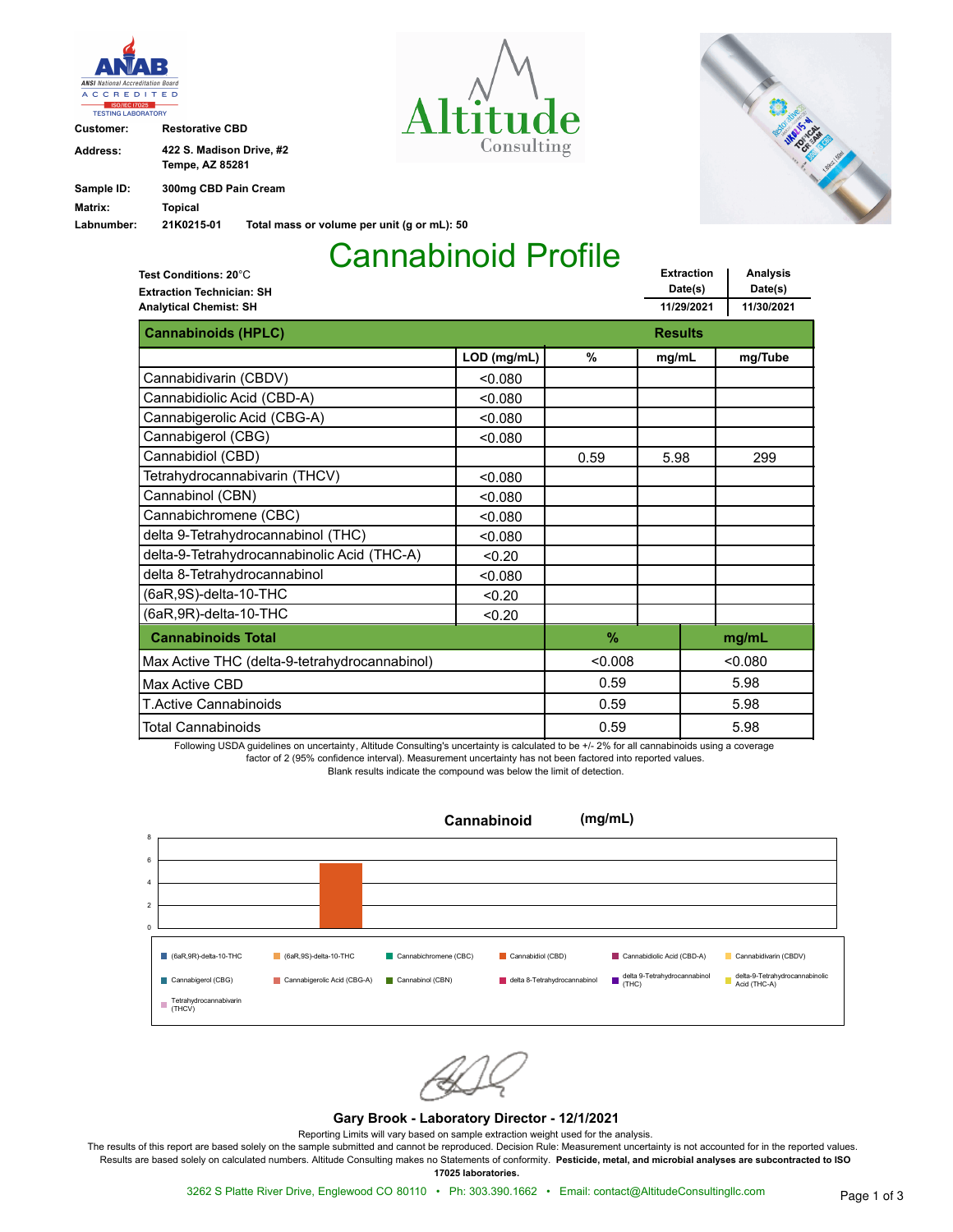

**Customer: Restorative CBD**

| Address:   | 422 S. Madison Drive. #2 |                                             |  |  |  |
|------------|--------------------------|---------------------------------------------|--|--|--|
|            | <b>Tempe, AZ 85281</b>   |                                             |  |  |  |
| Sample ID: | 500mg CBD Pain Cream     |                                             |  |  |  |
| Matrix:    | Topical                  |                                             |  |  |  |
| Labnumber: | 21K0215-03               | Total mass or volume per unit (g or mL): 50 |  |  |  |





## Cannabinoid Profile

**Extraction Date(s) Analysis Date(s) 11/29/2021 11/30/2021 Extraction Technician: SH Analytical Chemist: SH Test Conditions: 20**°C **Cannabinoids (HPLC) Results Results Results LOD (mg/mL) % mg/mL mg/Tube** Cannabidivarin (CBDV)  $\sim$  0.090 Cannabidiolic Acid (CBD-A)  $\vert$  <0.090 Cannabigerolic Acid (CBG-A)  $\sim$  0.090 Cannabigerol (CBG)  $\sim$  0.090 Cannabidiol (CBD) 0.99 9.91 495 Tetrahydrocannabivarin (THCV)  $\vert$  <0.090 Cannabinol (CBN) <0.090 Cannabichromene (CBC) <0.090 delta 9-Tetrahydrocannabinol (THC)  $\vert$  <0.090 delta-9-Tetrahydrocannabinolic Acid (THC-A) <0.20 delta 8-Tetrahydrocannabinol  $\sim$  0.090 (6aR,9S)-delta-10-THC <0.20  $(6aR, 9R)$ -delta-10-THC  $\qquad \qquad \begin{array}{c} \sim 0.20 \end{array}$ **Cannabinoids Total % mg/mL** Total Cannabinoids T.Active Cannabinoids Max Active CBD <0.009 0.99 0.99 0.99 <0.090 9.91 9.91 9.91 Max Active THC (delta-9-tetrahydrocannabinol)

Following USDA guidelines on uncertainty, Altitude Consulting's uncertainty is calculated to be +/- 2% for all cannabinoids using a coverage factor of 2 (95% confidence interval). Measurement uncertainty has not been factored into reported values. Blank results indicate the compound was below the limit of detection.



#### **Gary Brook - Laboratory Director - 12/1/2021**

Reporting Limits will vary based on sample extraction weight used for the analysis.

The results of this report are based solely on the sample submitted and cannot be reproduced. Decision Rule: Measurement uncertainty is not accounted for in the reported values. Results are based solely on calculated numbers. Altitude Consulting makes no Statements of conformity. **Pesticide, metal, and microbial analyses are subcontracted to ISO**